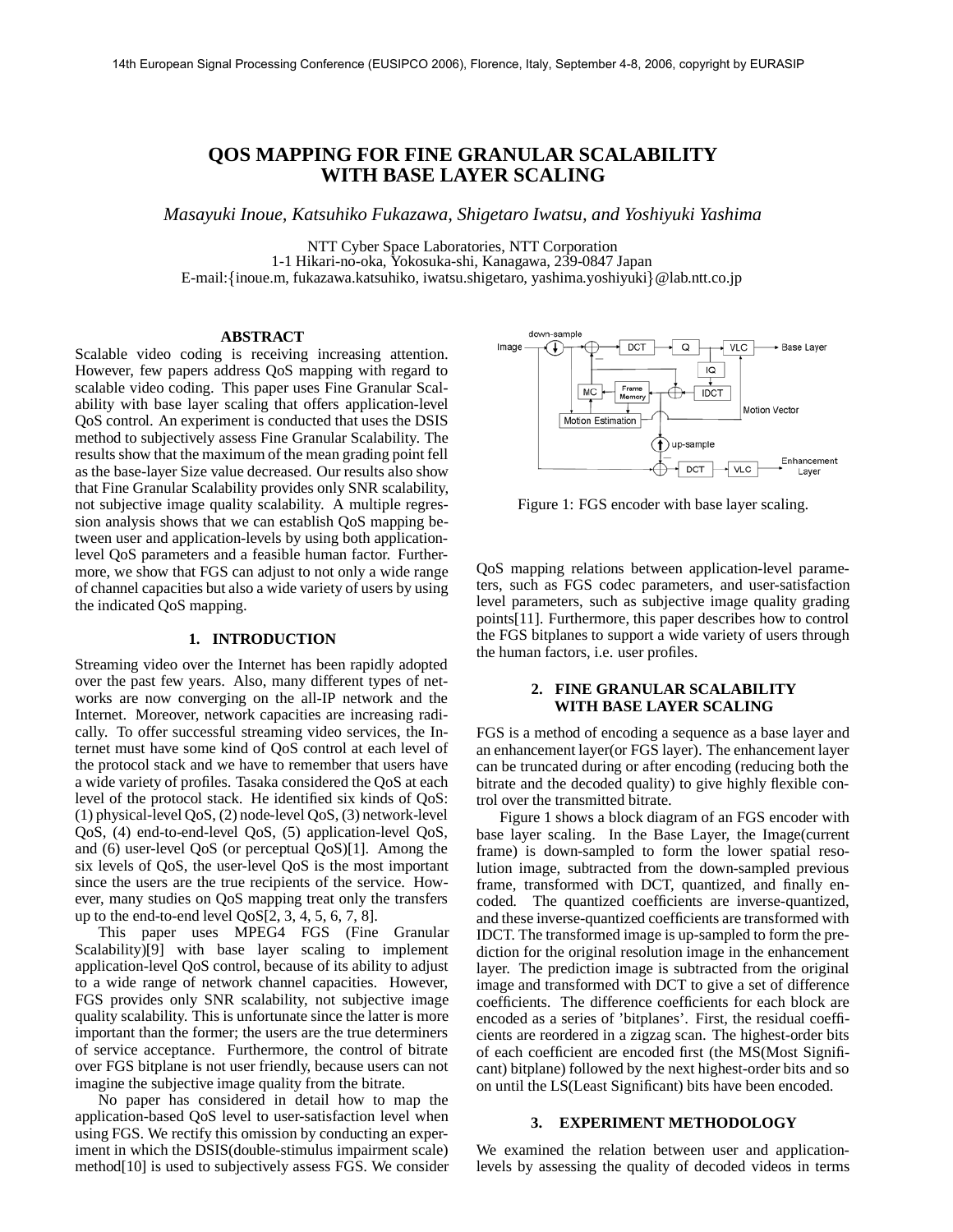Table 1: Questionnaire.

| human factors | questions                                                                                                     |
|---------------|---------------------------------------------------------------------------------------------------------------|
| gender        | male or female?                                                                                               |
| age           | twenties or thirties?                                                                                         |
| imagery       | Please imagine yourself seeing an image.<br>Which type of image do you imagine,<br>TV, MOVIE, DVD, or others? |
| interest      | Do you have an interest in image quality?                                                                     |

Table 2: Coding specifications.

| item                     | mode                  |
|--------------------------|-----------------------|
| Base Layer               | <b>MPEG4 ASP(YUV)</b> |
| <b>Enhancement Layer</b> | MPEG4 FGS(Y)          |
| <b>I-VOP</b>             | 1 in every 30 frames  |
| Quantization             |                       |

of the QoS parameters at the application-level.

#### **3.1 Experimental Model**

In this paper, we examine the effect of subjective image quality using the simplified model. For QoS mapping between user-level and application-level, we consider that subjective image quality consists of three elements: 'encoder', 'decoder', and 'user'. In this case, we use 'Size value(Table 3)' and 'Base bitrate(Base Layer bitrate)' as the parameters for encoder-element, 'FGS bitplane' and 'FGS bitrate

(Enhancement Layer bitrate)' as the parameters for decoderelement, and 'Gender', 'Age', 'Imagery', and 'Interest' as the user-element parameters, which are human factors as is shown in Table 1. For application-level QoS, we adopt 4 parameters: 'Size value', 'Base bitrate', 'FGS bitplane' and 'FGS bitrate'. For user-level QoS, we adopt the single parameter of 'grading point'[10].

#### **3.2 Subjects**

The 24 subjects, 12 males and 12 females, had no previous experience in evaluating images. To obtain information on human factors, we used the questionnaire shown in Table 1.

## **3.3 Assessment Environment**

Each subject had his/her own LCD(Liquid Crystal Display) monitor and a grading input device. The distance from the LCD to the subject was 4H, where H means image height which equals 25 cm.

## **3.4 Methodology**

To conduct the assessment from the user-level QoS point of view, we used the DSIS method. The reference video (the original video), and the test decoded-video were presented only once. After each presentation, the subject pushed a button to identify the grading scale with regard to perceivable image degradation. Grades 5, 4, 3, 2, and 1 mean 'imperceptible', 'perceptible, but not annoying', 'slightly annoying', 'annoying', and 'very annoying', respectively. We used three

Table 3: Size values for down and up-sampling.

| down-sampling $\rightarrow$ up-sampling    Size values |  |
|--------------------------------------------------------|--|
| $CIF \rightarrow QQCIF \rightarrow CIF$                |  |
| $CIF \rightarrow OCIF \rightarrow CIF$                 |  |
| $CIF \rightarrow CIF \rightarrow CIF$                  |  |

Table 4: Parameter sets for Susie.

| Size values                                    | FGS bitplanes       |  |  |  |
|------------------------------------------------|---------------------|--|--|--|
|                                                | 1(M), 3, 5, 7, 9(L) |  |  |  |
|                                                | 1(M), 2, 3, 5, 7(L) |  |  |  |
|                                                | 1(M), 2, 3(L)       |  |  |  |
| $(M): \overline{MS}$ bitplane (L): LS bitplane |                     |  |  |  |

Table 5: Parameter sets for Foreman and Carphone.

| Size values $\parallel$         | FGS bitplanes       |  |  |  |
|---------------------------------|---------------------|--|--|--|
|                                 | 1(M), 3, 5, 7, 9(L) |  |  |  |
|                                 | 1(M), 2, 4, 6, 8(L) |  |  |  |
|                                 | 1(M), 2, 3(L)       |  |  |  |
| (M):MS bitplane (L):LS bitplane |                     |  |  |  |

original videos (CIF size): 'Susie(frame no.:1-150)', 'Foreman(frame no.:91-240)', and 'Carphone(frame no.:91-240)'. Table 2 shows the coding specifications. Each original video was coded as per Table 2. Table 4 and Table 5 show decoding parameter sets for the test decoded-videos. Decoding was performed using the parameter sets of Size values and FGS bitplanes. The three original videos were multiplied by the 13 parameter sets to yield 39 test decoded-videos. In this paper, an FGS bitplane value of 1 means that only the MS bitplane of the coded video was decoded. A Size value of 1 and an FGS bitplane value of 9 means that all data up to and including the LS bitplane was decoded.

### **4. RESULTS AND DISCUSSION**

The experiment yielded 936 results from the 24 subjects and 39 test decoded-videos.

## **4.1 Fine Granular Scalability Performance**

Figure 2-Figure 4 show the mean grading point of each set of Size values and FGS bitplanes. ANOVA(analysis of variance) showed that there were significant differences

in the Size value( $F(2,920)=1592$ ,  $p < 0.05$ ) and FGS bitplanes(F(8,920)=256,  $p < 0.05$ ), where F is F-ratio. We observe that the larger the base-layer Size value is, the larger the maximum of the mean grading point is.

Figure 5-Figure 7 show the mean PSNR of each set of Size values and FGS bitplanes. ANOVA showed that there were significant differences in the Size value( $F(2,920) = 23421$ ,  $p < 0.05$ ) and the FGS bitplanes(F(8,920)=6770,  $p < 0.05$ ). The tendency is that the bigger the FGS bitplane is, the bigger the mean PSNR is, which is different from the trend in Figure 2-Figure 4.

Figure 8-Figure 10 show the mean FGS bitrate of each set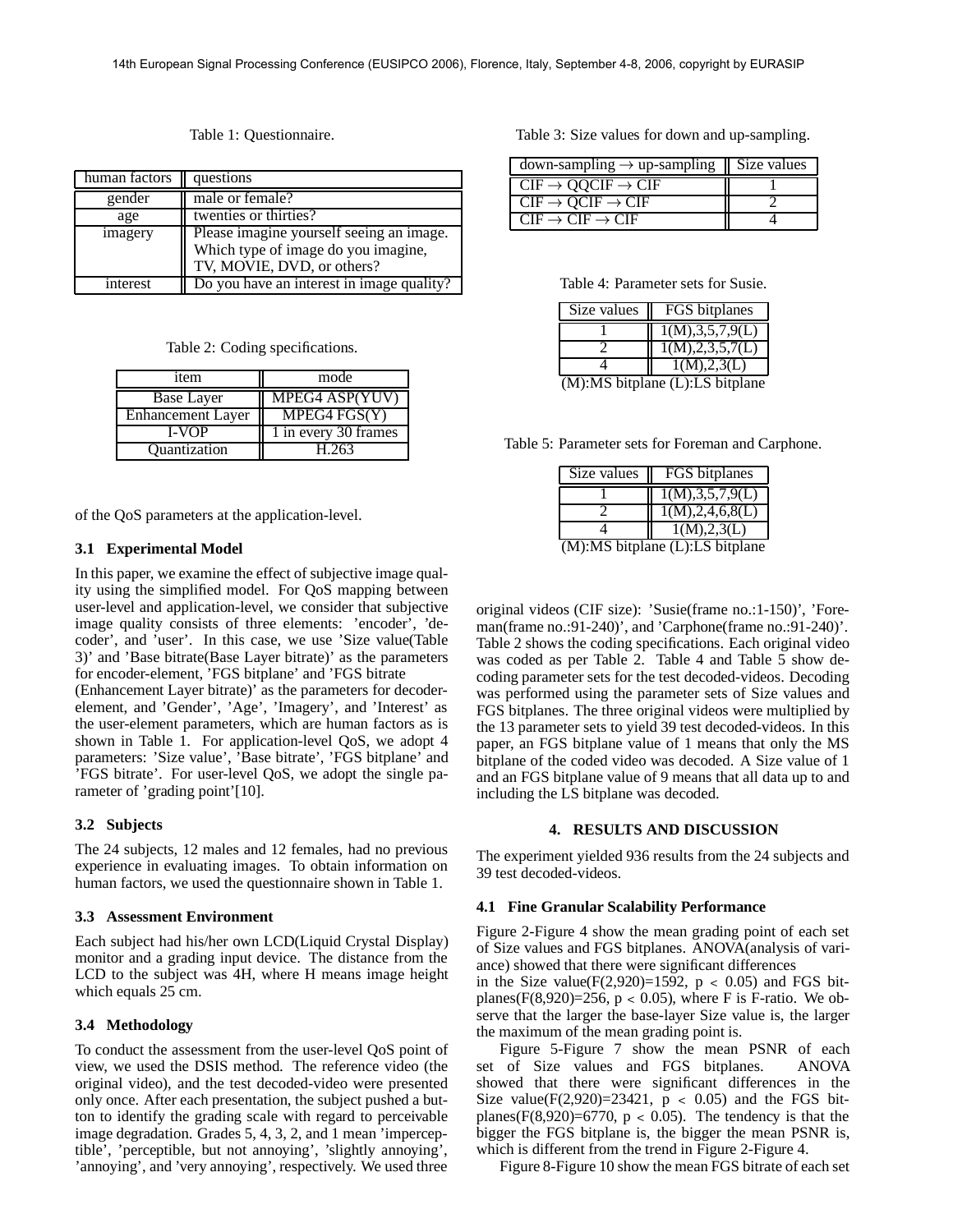

Figure 2: Comparison of grading point for Susie.



Figure 3: Comparison of grading point for Foreman.



Figure 4: Comparison of grading point for Carphone.

of Size values and FGS bitplanes. ANOVA showed that there were significant differences in the Size value $(F(2, 920)=4316,$  $p < 0.05$ ) and the FGS bitplanes(F(8,920)=8274,  $p < 0.05$ ). We observe the tendency in which the bigger the FGS bitplane is, the bigger the mean FGS bitrate is. Comparing FGS bitplane 7 with FGS bitplane 9 at Size value of 1, 9's bitrate is more than twice that of 7. However, Figure 2-Figure 4 show that 7 and 9 have almost the same mean grading point. This means that the FGS bitplane value impacts SNR but not subjective image quality. Therefore, it is important to determine the QoS relation between application-level and user-level.



Figure 5: Comparison of PSNR for Susie.



Figure 6: Comparison of PSNR for Foreman.



Figure 7: Comparison of PSNR for Carphone.

# **4.2 QoS mapping Application-level to User-level**

We carried out principal component analysis using the 'Size value', 'FGS bitplane', 'Base bitrate', and 'FGS bitrate'. The result was that the first two principal components had characteristic-values of more than one; accordingly, we adopted the first and second principal components. Table 6 shows the principal component loading. Based on these results, we adopted two sets of QoS parameters as predictor variables in multiple regression analysis. Owing to multicolinearity, we put Size value and FGS bitplane in one set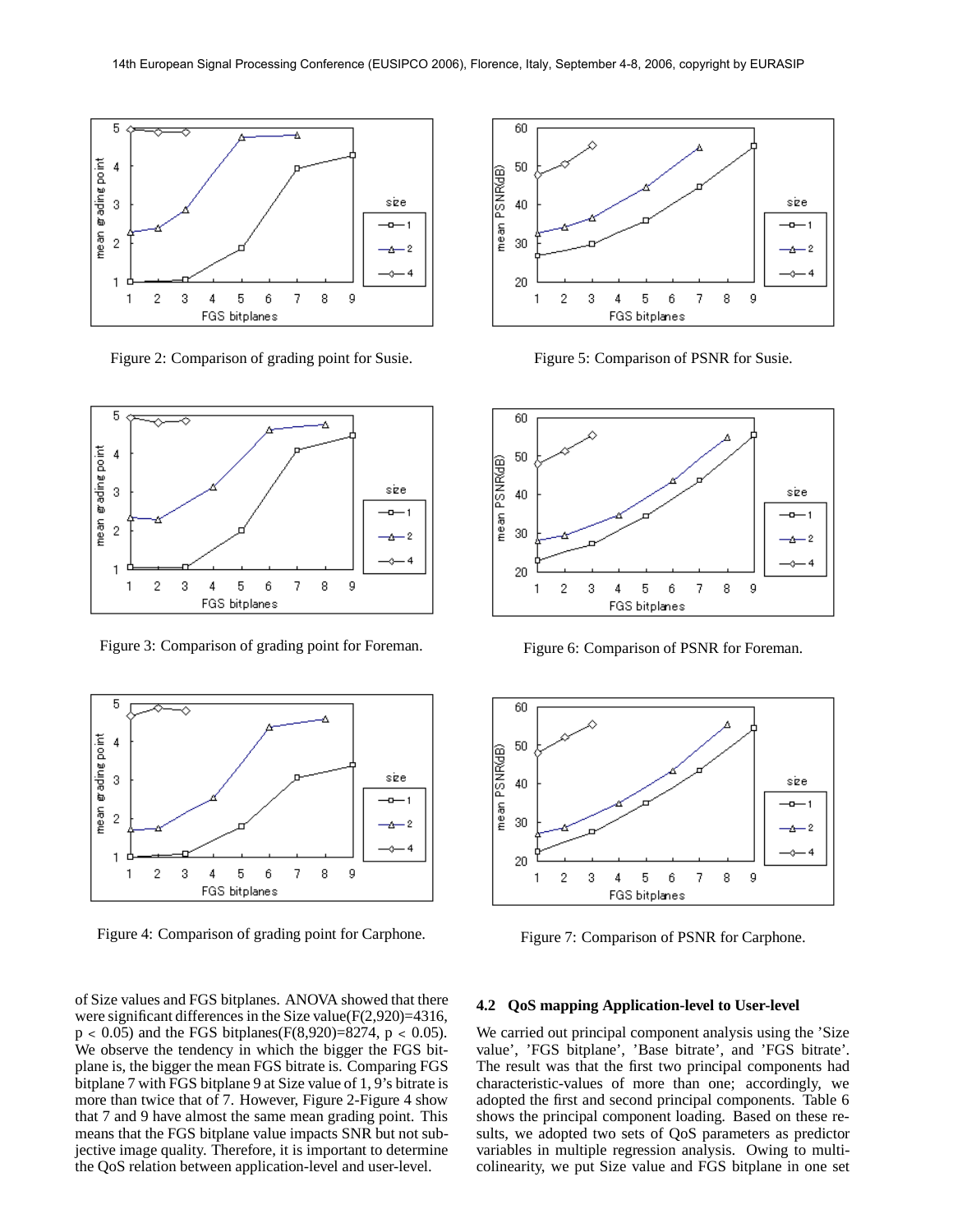

Figure 8: Comparison of FGS bitrate for Susie.



Figure 9: Comparison of FGS bitrate for Foreman.



Figure 10: Comparison of FGS bitrate for Carphone.

and Base bitrate and FGS bitrate in the other. This yielded

$$
GP = -1.003 + 1.258SZ + 0.425FP
$$
 (1)

$$
GP = 1.447 + 0.365BB + 0.198FB
$$
 (2)

where GP, SZ, and FP stand for Grading point, Size value, and FGS bitplane, respectively, and BB and FB mean Base bitrate and FGS bitrate, respectively. The contribution rates adjusted for the degrees of freedom for (1) and (2), are 0.762 and 0.581, respectively. This means that regression equation (1) is a better model than regression equation (2). Therefore,

|  | Table 6: Principal component loading. |
|--|---------------------------------------|
|--|---------------------------------------|

|                      | loading  |          |  |
|----------------------|----------|----------|--|
| Image quality factor | first    | second   |  |
| Size value           | 0.970    | $-0.107$ |  |
| FGS bitplane         | $-0.354$ | 0.913    |  |
| Base bitrate         | 0.972    | $-0.059$ |  |
| <b>FGS</b> bitrate   | 0.109    | በ 977    |  |

Table 7: Questionnaire results.

| Sub. No.        | gender | age | imagery                   | interest |  |
|-----------------|--------|-----|---------------------------|----------|--|
| L               | male   | 30s | $\overline{\text{TV}}$    | yes      |  |
| 2               | male   | 20s | others                    | no       |  |
| 3               | female | 20s | $\overline{\text{TV}}$    | no       |  |
| 4               | female | 30s | TV                        | yes      |  |
| 5               | male   | 30s | TV                        | no       |  |
| 6               | male   | 30s | $\overline{\mathrm{DVD}}$ | yes      |  |
| 7               | female | 20s | <b>DVD</b>                | yes      |  |
| 8               | female | 20s | <b>MOVIE</b>              | no       |  |
| 9               | female | 30s | $\overline{\text{TV}}$    | no       |  |
| 10              | male   | 30s | TV                        | no       |  |
| $\overline{11}$ | male   | 20s | TV                        | no       |  |
| 12              | male   | 20s | TV                        | yes      |  |
| 13              | female | 30s | <b>DVD</b>                | no       |  |
| 14              | male   | 20s | MOVIE                     | yes      |  |
| 15              | female | 20s | $\overline{\text{TV}}$    | no       |  |
| 16              | female | 20s | TV                        | yes      |  |
| 17              | female | 30s | TV                        | yes      |  |
| 18              | male   | 20s | TV                        | yes      |  |
| 19              | female | 20s | <b>DVD</b>                | no       |  |
| 20              | female | 30s | <b>MOVIE</b>              | yes      |  |
| 21              | female | 30s | $\overline{\text{TV}}$    | no       |  |
| 22              | male   | 30s | TV                        | yes      |  |
| 23              | male   | 20s | $\overline{\text{TV}}$    | yes      |  |
| 24              | male   | 30s | $\overline{\text{TV}}$    | yes      |  |

we can accurately estimate subjective image quality using the two application-level QoS parameters of Size value and FGS bitplane.

# **4.3 Human Factor**

The questionnaire results are shown in Table 7. Since these results are qualitative, we transformed them into quantitative values to permit multiple regression analysis, as is shown in Table 8. The human factors 'gender', 'age', 'imagery', and 'interest' were assigned dummy variables 'g', 'a', 's1,s2,s3', and 'k', respectively. We then performed multiple regression analysis using the dummy variables as the predictor variables. We took the human factors of 'gender', 'age', 'imagery', and 'interest' into account as follows: The multiple regression equation that considers g, a, s1, s2, s3, and k became

$$
GP = -1.398 + 1.258SZ + 0.425FP + 0.194g + 0.001a
$$
  
+ 0.442s1 + 0.488s2 + 0.479s3 - 0.256k (3)